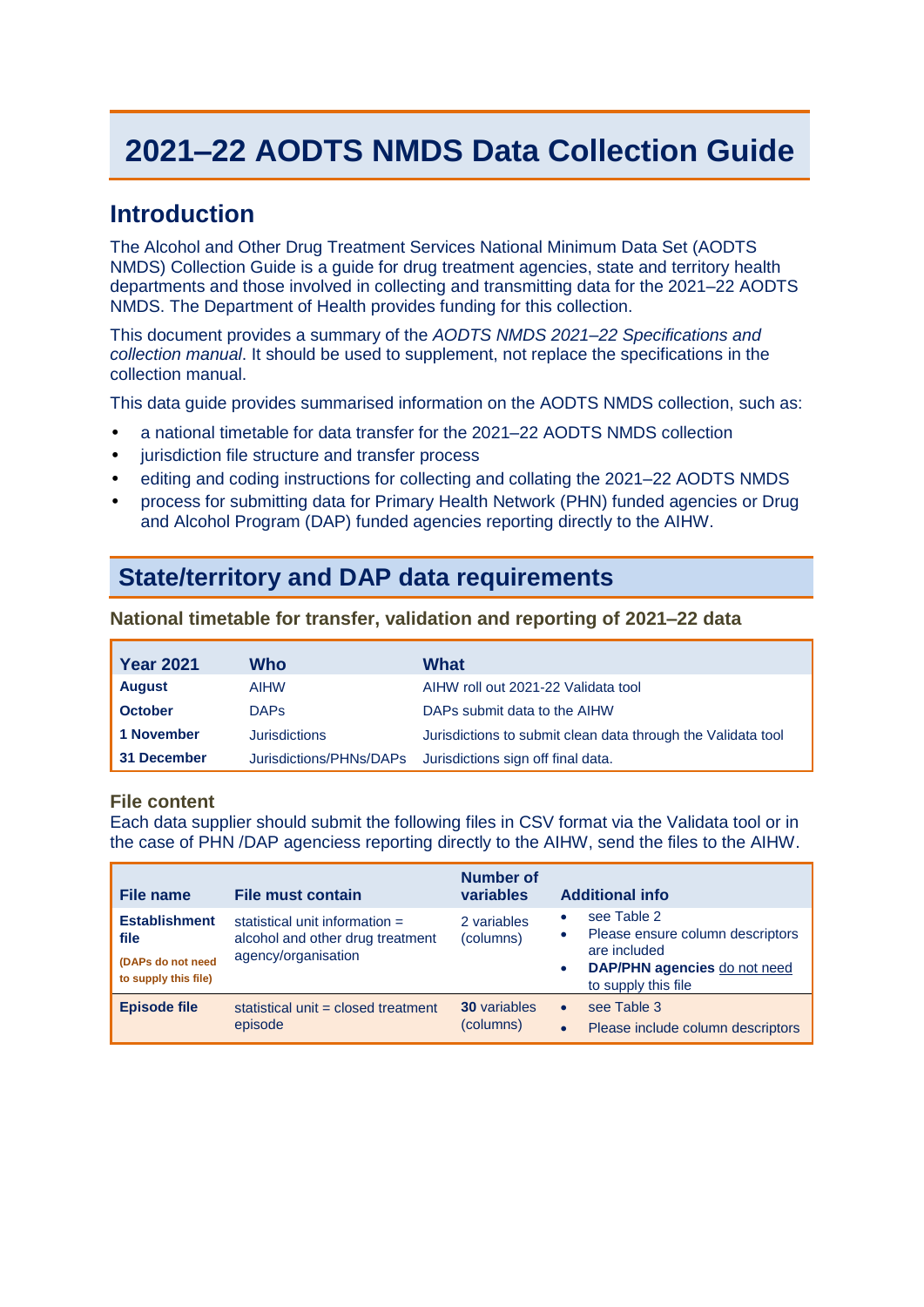## **File format**

Data submissions for the 2021–22 collection period will require jurisdictions to load their data into the AIHW Validata tool as a **.CSV** file.

| <b>Creating a Comma Separated Value (.csv) format</b>           | It is highly recommended the following features<br>in excel be removed before saving a file as .csv: |  |
|-----------------------------------------------------------------|------------------------------------------------------------------------------------------------------|--|
| To turn an excel file into a .csv file:                         |                                                                                                      |  |
| click the 'save as' option                                      | Coloured cells or text                                                                               |  |
| name your file as normal                                        | Freeze panes/filters                                                                                 |  |
| select '.csv' from the 'save as type' drop down menu            | Drop down option list<br>$\bullet$                                                                   |  |
|                                                                 | Column headings that span more than one                                                              |  |
| CSV is the only compatible format for the Validata load system. | line                                                                                                 |  |
|                                                                 | Any other 'fancy' styles or features                                                                 |  |
|                                                                 | Remove all data columns not specified in the collection<br>manual.                                   |  |

## **Web page for all Data suppliers—jurisdictions, PHN funded agencies and DAPs**

The following link provides access to relevant user documentation related to the AODTS collection:

[https://www.aihw.gov.au/about-our-data/our-data-collections/alcohol-other-drug-treatment](https://www.aihw.gov.au/about-our-data/our-data-collections/alcohol-other-drug-treatment-services/guidelines-for-aodts-data-submitters)[services/guidelines-for-aodts-data-submitters](https://www.aihw.gov.au/about-our-data/our-data-collections/alcohol-other-drug-treatment-services/guidelines-for-aodts-data-submitters)

## **Data transfer information for PHN funded agencies and DAPs reporting directly to AIHW**

#### **File Format**

When **PHN** funded agencies or **DAP** agencies are satisfied that their data are clean, data should be forwarded to the AIHW via secure email in the following form: Comma Separated Values (CSV) format.

As directed above, PHN agencies/ DAPs do not need to submit an Establishment file.

The AIHW only requires the Episode file. These data should be sent via an encrypted file or contact the AIHW to access the Secure email portal, AIHW will arrange for access.

Please email the [AOD@aihw.gov.au](mailto:AOD@aihw.gov.au) inbox with a request to submit AODTS data.

#### **Accompanying information (for jurisdictions)**

When States and Territories are transferring jurisdictional data to the AIHW, each jurisdiction should include a completed **Data submission information document**. This form contains a description of the file, identifies variables that do not conform to the standard specifications and provides a translation of the changes to the data necessary to achieve national standards.

This information will assist the AIHW to correctly load and interpret the data. The form will be available at the commencement of each collection cycle or email the [AOD@aihw.gov.au](mailto:AOD@aihw.gov.au) inbox with a request.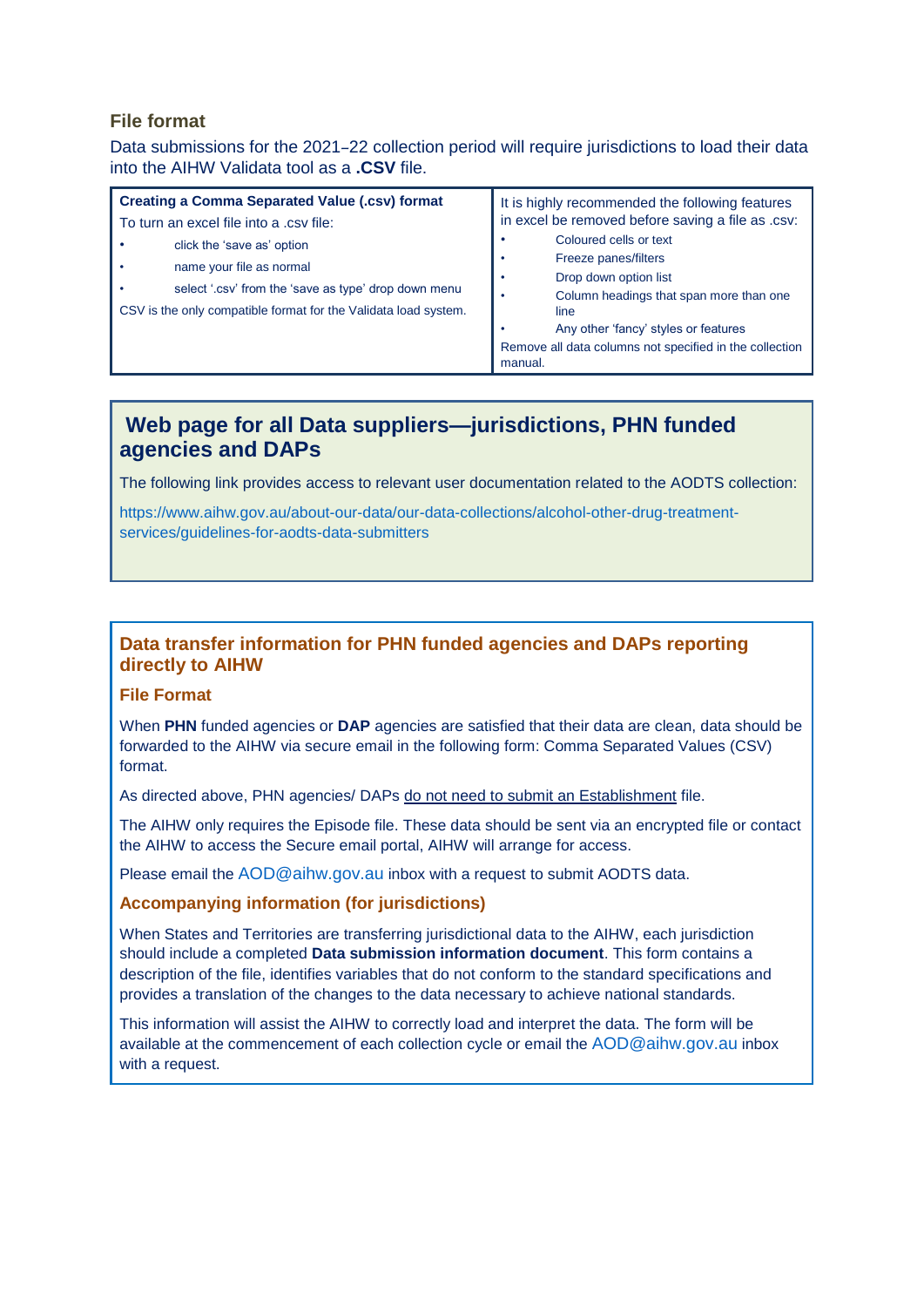#### **Common file format/load errors:**

The following common data file errors will prevent submissions from loading correctly:

- Incorrect column order, other than specified below (tables 2 and 3) or in the AODTS NMDS collection manual.
- The preferred date format is '**ddmmyyyy**' (date, month, year), however '**dd/mm/yyyy**' will be accepted. Please do not include dots or alpha characters in numeric fields for *Date of birth*, *Date of*

*commencement* and *Date of cessation* fields.

- All mandatory data fields must contain values excluding blanks, dots, nulls and symbols.
- Mismatching Establishment IDs between files, such as Establishment IDs not present in the episode file but present in the establishment file. Also, IDs present in the episode file but not in the establishment file. Ensure all Establishment IDs are in both files – (*does not apply to PHN agencies/DAPs*).

# **General quality checks for state/territory data**

Service providers and jurisdictions should perform the following quality checks before data are loaded into the AIHW Validata system (in consultation with the jurisdiction or service provider). More detailed validation checks according to each data element are listed in tables 2 and 3.

| <b>Quality</b><br>check     | <b>Process</b>                                                                                                                                                                                                                                                                                                                                                                                                                                                                                                                                                                                   |  |  |  |
|-----------------------------|--------------------------------------------------------------------------------------------------------------------------------------------------------------------------------------------------------------------------------------------------------------------------------------------------------------------------------------------------------------------------------------------------------------------------------------------------------------------------------------------------------------------------------------------------------------------------------------------------|--|--|--|
| <b>Missing</b><br>agencies  | Jurisdictions should ensure that all agencies within scope of the collection have sent data<br>for the entire collection period. The number of agencies in-scope that do not report <b>MUST</b><br>be included in the data information document.                                                                                                                                                                                                                                                                                                                                                 |  |  |  |
| <b>Missing data</b>         | Jurisdictions should investigate missing data to ensure that agencies are reporting all<br>AODTS NMDS data items.<br>A reasonable attempt should be made to resolve missing data issues, at both an agency<br>level and unit record level.                                                                                                                                                                                                                                                                                                                                                       |  |  |  |
| Incorrect codes             | Jurisdictions should ensure that agencies use the correct codes for all data items. This<br>may involve mapping codes at the state/territory jurisdiction before sending data to the<br>AIHW. Coding errors that cannot be corrected should be coded to the appropriate default<br>value (e.g. inadequately described). Alpha characters should be removed and replaced<br>with numerical values where appropriate.                                                                                                                                                                              |  |  |  |
| <b>Duplicate</b><br>records | Jurisdictions should check for duplicate unit records. When records are identified as<br>possible duplicates, the agency should be consulted to ensure that unit records have not<br>been mistakenly submitted on more than one occasion.<br>The following data items are used by AIHW to check for duplicates:<br>establishment identifier<br>person identifier<br>date of birth<br>state<br>- date of commencement of treatment<br>client type<br>date of cessation of treatment<br>principal drug of concern<br>$\overline{\phantom{m}}$<br>treatment delivery setting<br>main treatment type |  |  |  |
| Range checks                | Range checks are used to ensure that values entered for each data element are within a<br>valid numeric range. For example, responses to the data element 'Injecting drug use'<br>should only be coded within the range of 1-4 or as 9. A response that does not fall within<br>this range including zero ('0') is an error and should be left blank.                                                                                                                                                                                                                                            |  |  |  |

### **Table 1: General quality checks for jurisdictions and service providers**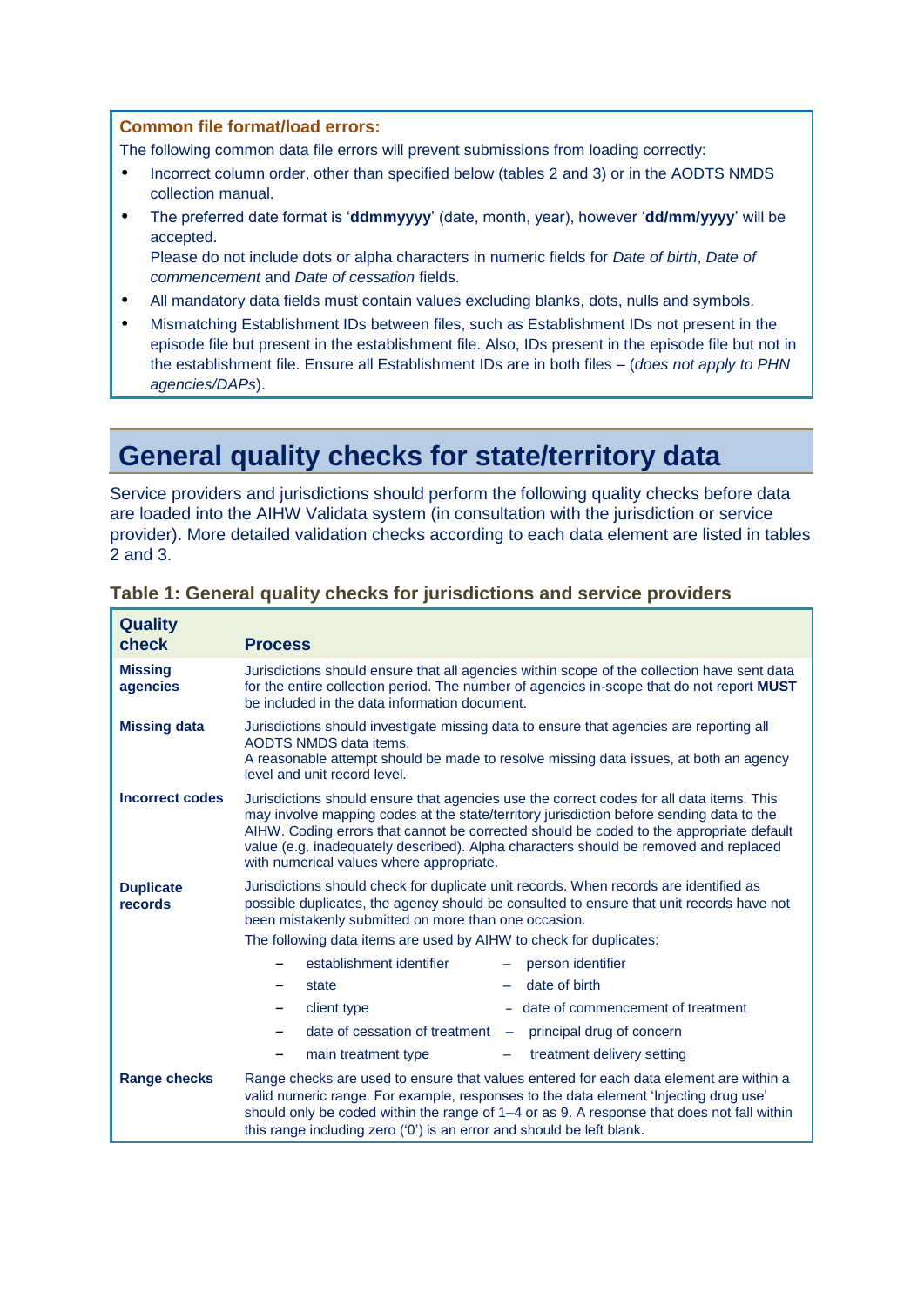| <b>Quality</b><br>check           | <b>Process</b>                                                                                                                                                                                                                                                                    |
|-----------------------------------|-----------------------------------------------------------------------------------------------------------------------------------------------------------------------------------------------------------------------------------------------------------------------------------|
| <b>Logic checks</b>               | Logic checks are used to ensure internal consistency between responses within individual<br>unit records. For example, when the response for 'Injecting drug use' = 4 (never injected),<br>the response for 'Method of use' for principal drug of concern cannot $=$ 3 (injects). |
| <b>Reporting</b><br>period        | The cessation date of treatment episodes should be checked to ensure that only treatment<br>episodes that closed within the reporting period (1 July 2021 to 30 June 2022) are<br>included in the 2021-22 collection.                                                             |
| <b>Data inclusion</b>             | Jurisdictions should ensure that data not within scope of the AODTS NMDS are excluded<br>from the collated data set sent to the AIHW (e.g. methadone or other opioid<br>pharmacotherapy treatment where there are no main or other treatment types).                              |
| <b>File format</b>                | The establishment and episode files will fail to load if it is not provided in CSV format, or<br>converted to CSV, for loading into the AIHW Validata load system. CSV is the required<br>file format.                                                                            |
| <b>Data element</b><br>load order | The required order of the data items for the establishment and episode files are outlined in<br>tables 2 and 3. The data will fail to load if the order is incorrect.                                                                                                             |
| SLK-581 checks                    | The date of birth variable must match the SLK date of birth component                                                                                                                                                                                                             |
|                                   | The default SLK date of birth (01011900) can only be used if there is a matching default<br>date of birth variable                                                                                                                                                                |
|                                   | The sex variable must match the SLK sex component                                                                                                                                                                                                                                 |
|                                   | The default SLK sex (9) can only be used if there is a matching default sex variable                                                                                                                                                                                              |
|                                   | If the SLK-581 is the default 99999010119009, then the Date accuracy indicator must be<br>UUU.                                                                                                                                                                                    |
| <b>Drug of concern</b>            |                                                                                                                                                                                                                                                                                   |
| coding:                           | The AODTS Working Group noted there is a rising prevalence in the use of emerging<br>psychoactive substances and synthetic cannabinoids and agreed these instances can be<br>recorded as follows:                                                                                 |
|                                   | Code 7102 (cannabinoid agonists) to be used for coding synthetic cannabinoids.                                                                                                                                                                                                    |
|                                   | Code 3999 (other stimulants and hallucinogens) to be used for emerging<br>$\bullet$<br>psychoactive substances that cannot be coded elsewhere.                                                                                                                                    |
|                                   | Code 1499 (Non opioid analgesics, nec.) recommended coding for Pregabalin/Lyrica.                                                                                                                                                                                                 |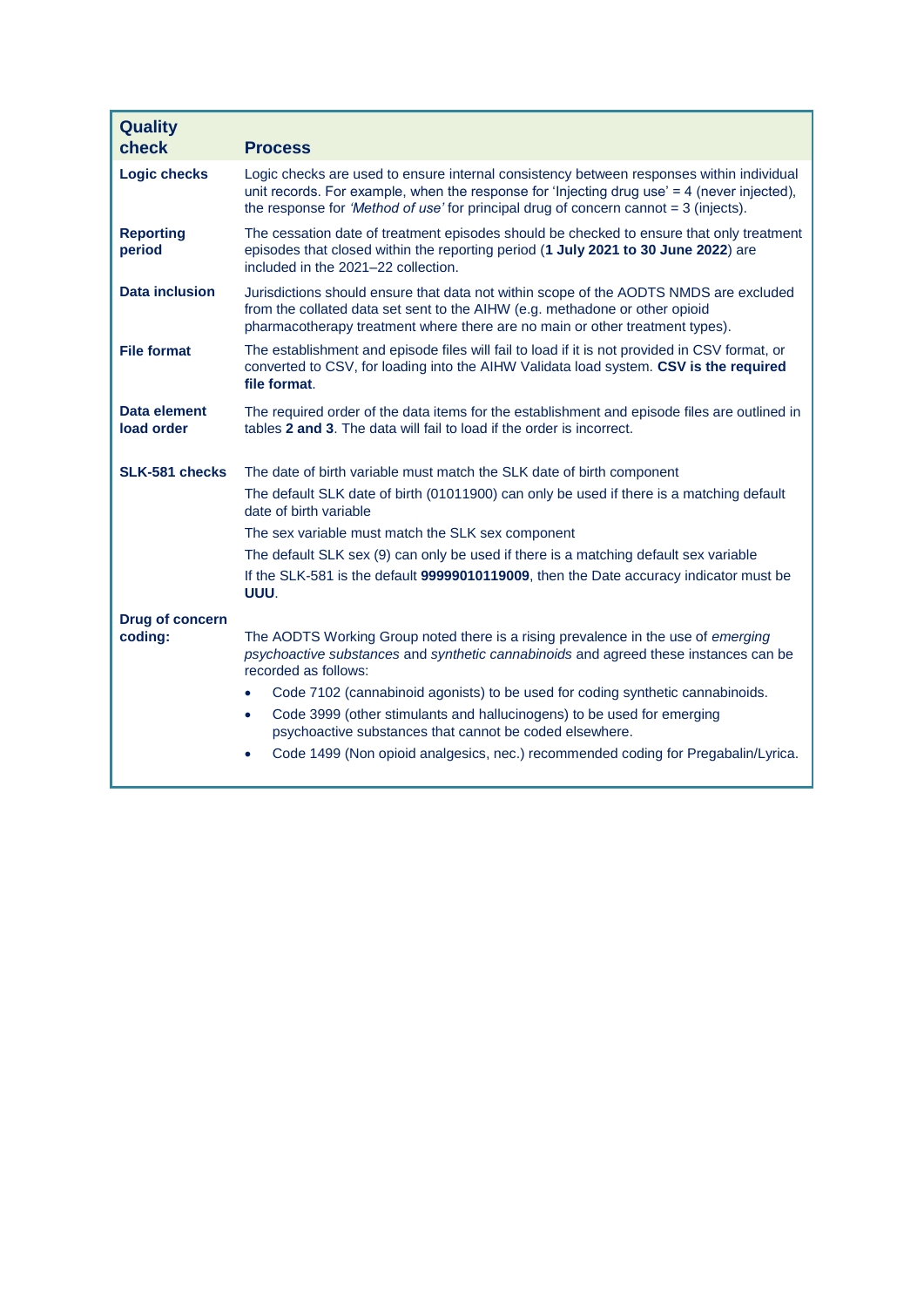# **AODTS jurisdiction file structure**

Jurisdictions must submit two data files. Each data file must contain a set number of data items in the correct structured order to load successfully. The following tables present the correct file structures:

- Table 2—**Establishment file**
- Table 3—**Episode file.**

### **Table 2: Establishment file – Order of data items**

| <b>Item</b><br>no. | Data item                                                                                  | <b>Metadata definition</b>                                                                | <b>Cell content</b>                                                                                             | 'Not stated'<br>response |
|--------------------|--------------------------------------------------------------------------------------------|-------------------------------------------------------------------------------------------|-----------------------------------------------------------------------------------------------------------------|--------------------------|
| 1                  | <b>Establishment</b><br>The identifier for the<br>identifier<br>establishment in which the |                                                                                           | Format 'NNX[X]NNNNN'                                                                                            | Not permitted            |
|                    | (Organisation ID)                                                                          | episode or event occurred.<br>Each separately administered                                | Jurisdiction specified range, made up<br>from the following four data items:                                    |                          |
|                    |                                                                                            | health care establishment to<br>have a unique identifier at the                           | <b>State/territory identifier</b>                                                                               |                          |
|                    |                                                                                            | national level.                                                                           | <b>Sector</b>                                                                                                   |                          |
|                    |                                                                                            |                                                                                           | <b>Region identifier</b>                                                                                        |                          |
|                    |                                                                                            |                                                                                           | <b>Organisation identifier</b>                                                                                  |                          |
|                    | <b>State/territory</b><br>identifier                                                       | An identifier of the Australian<br>state or territory in which an                         | Format 'N'                                                                                                      | Not permitted            |
|                    |                                                                                            | establishment is located, as<br>represented by a code.                                    | <b>New South Wales</b><br>1.                                                                                    |                          |
|                    |                                                                                            |                                                                                           | Victoria<br>2                                                                                                   |                          |
|                    |                                                                                            |                                                                                           | Queensland<br>3<br>South Australia                                                                              |                          |
|                    |                                                                                            |                                                                                           | 4<br>Western Australia<br>5                                                                                     |                          |
|                    |                                                                                            |                                                                                           | Tasmania<br>6                                                                                                   |                          |
|                    |                                                                                            |                                                                                           | 7 Northern Territory                                                                                            |                          |
|                    |                                                                                            |                                                                                           | 8 Australian Capital Territory                                                                                  |                          |
|                    |                                                                                            |                                                                                           | Other territories (Cocos (Keeling)<br>Islands, Christmas Island and Jervis<br>Bay Territory)                    |                          |
|                    | <b>Sector</b>                                                                              | This data item provides<br>information about the location<br>of treatment agencies in the | Format 'N'                                                                                                      | Not permitted            |
|                    |                                                                                            |                                                                                           | 1 Public                                                                                                        |                          |
|                    |                                                                                            | public (government) or private<br>(non-government) sectors.                               | 2 Private                                                                                                       |                          |
|                    | Region<br>identifier                                                                       | An alphanumeric identifier for<br>the location of health services                         | Format 'X[X]'                                                                                                   | Not permitted            |
|                    |                                                                                            | in a defined geographic or                                                                | Valid region identifier.                                                                                        |                          |
|                    |                                                                                            | administrative area.<br>Regions may also be known as                                      | Any valid region identifier created by a                                                                        |                          |
|                    |                                                                                            | Areas or Districts.                                                                       | jurisdiction is permitted.                                                                                      |                          |
|                    | Organisation<br>identifier                                                                 | An identifier for an organisation,<br>unique within the state or                          | Format 'NNNNN'                                                                                                  | Not permitted            |
|                    |                                                                                            | territory.                                                                                | Valid organisation identifier.                                                                                  |                          |
| 2                  | Statistical area<br>level 2 (SA2)                                                          | Geographical location of a site<br>from which a health/community                          | Format 'NNNNNNNNN'                                                                                              | Not permitted            |
|                    |                                                                                            | service is delivered, as<br>represented by a code.                                        | 9-digit valid code as defined in the<br>Australian Statistical Geography                                        |                          |
|                    |                                                                                            |                                                                                           | Standard (ASGS) (ABS, catalogue<br>number 1270.0).                                                              |                          |
|                    |                                                                                            |                                                                                           | Indicates the statistical local area of the<br>service delivery outlet within a reporting<br>state or territory |                          |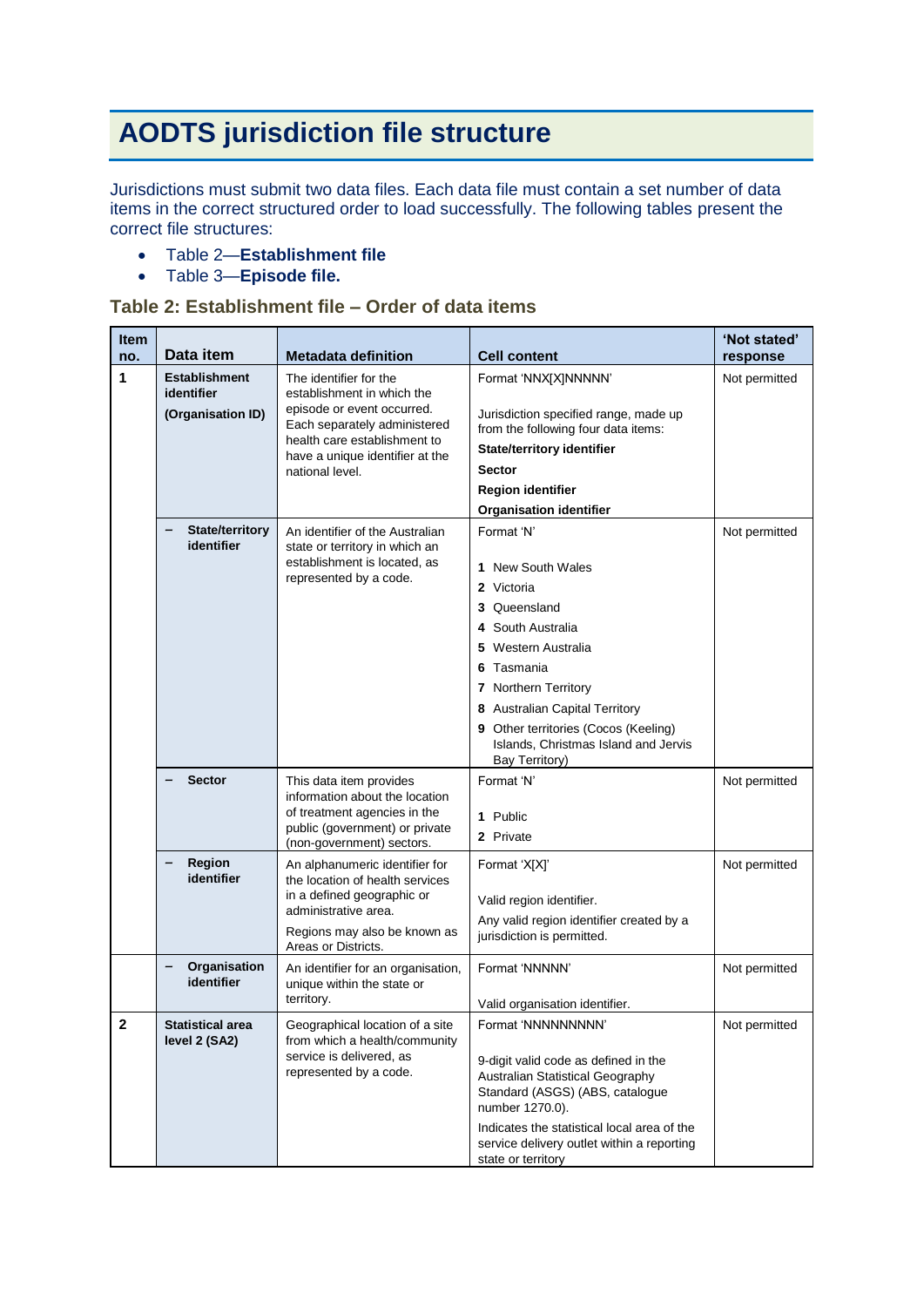| <b>Item</b><br>no. | Data item                          | <b>Metadata definition</b>                                                                                                                                                                                                                                                                                                                                                         | <b>Cell content</b>                                                                                                                                                                                                                                                 | 'Not stated'<br>response                                                                                     |
|--------------------|------------------------------------|------------------------------------------------------------------------------------------------------------------------------------------------------------------------------------------------------------------------------------------------------------------------------------------------------------------------------------------------------------------------------------|---------------------------------------------------------------------------------------------------------------------------------------------------------------------------------------------------------------------------------------------------------------------|--------------------------------------------------------------------------------------------------------------|
| 1                  | <b>Establishment</b><br>identifier | The identifier for the<br>establishment in which the<br>episode or event occurred.<br>Each separately administered<br>health care establishment<br>should have a unique identifier<br>at the national level.                                                                                                                                                                       | Format 'NNX[X]NNNNN'<br>Jurisdiction specified range (as in<br>previous table).                                                                                                                                                                                     | Not permitted                                                                                                |
| $\mathbf{2}$       | <b>Person identifier</b>           | Person identifier is unique<br>within an establishment or<br>agency.<br>Individual agencies,<br>establishments or collection<br>authorities may use their own<br>alphabetic, numeric or<br>alphanumeric coding systems.                                                                                                                                                            | Format 'Unspecified'<br>Agency specified range.                                                                                                                                                                                                                     | Not permitted                                                                                                |
| 3                  | Sex*                               | The biological distinction<br>between male and female, as<br>represented by a code.<br>*New code ' <b>Other' 3</b> : Persons<br>who have mixed or non-binary<br>biological characteristics (if<br>known), or a non-binary sex<br>assigned at birth. The label<br>'Other' is used because a<br>more descriptive term has not<br>been widely agreed within the<br>general community. | Format 'X'<br>1 Male<br>2 Female<br>3 Other*<br>9 Not stated<br>*3 (Other) is now an accepted code in<br>the AODTS collection.                                                                                                                                      | 9                                                                                                            |
| 4                  | Date of birth                      | The date of birth of the<br>person. The day, month and<br>year when the person seeking<br>drug treatment was born.                                                                                                                                                                                                                                                                 | Format 'ddmmyyyy'<br>(date, month, year)                                                                                                                                                                                                                            | 01011900<br>When Date of<br>birth is not stated<br>(01011900), Date<br>accuracy<br><i>indicator</i> is 'UUU' |
| 5                  | <b>Country of birth</b>            | The country in which the<br>person was born, as<br>represented by a code.                                                                                                                                                                                                                                                                                                          | Format 'NNNN'<br>Numeric 4-digit ABS code from the ABS<br><b>Standard Australian Classification of</b><br>Countries, (ABS cat. no. 1269.0,<br><b>SACC 2016).</b>                                                                                                    | 0000<br>inadequately<br>described<br>0003 missing                                                            |
| 6                  | Indigenous<br>status               | Whether a person identifies as<br>being of Aboriginal or Torres<br>Strait Islander origin, as<br>represented by a code.                                                                                                                                                                                                                                                            | Format 'N'<br>1 Aboriginal but not Torres Strait<br>Islander origin<br>2 Torres Strait Islander but not<br>Aboriginal origin<br>3 Both Aboriginal and Torres Strait<br>Islander origin<br>4 Neither Aboriginal nor Torres Strait<br>Islander origin<br>9 Not stated | 9                                                                                                            |
| $\overline{7}$     | <b>Preferred</b><br>language       | The language (including sign<br>language) most preferred by<br>the person for communication,<br>as represented by a code.                                                                                                                                                                                                                                                          | Format 'NNNN'<br>A numeric 4-digit ABS code using the<br><b>ABS Australian Standard</b><br><b>Classification of Languages (ASCL)</b><br>(ABS cat. no. 1267.0, 2016 version).                                                                                        | 0002                                                                                                         |

**Table 3: Episode File - Order of data items**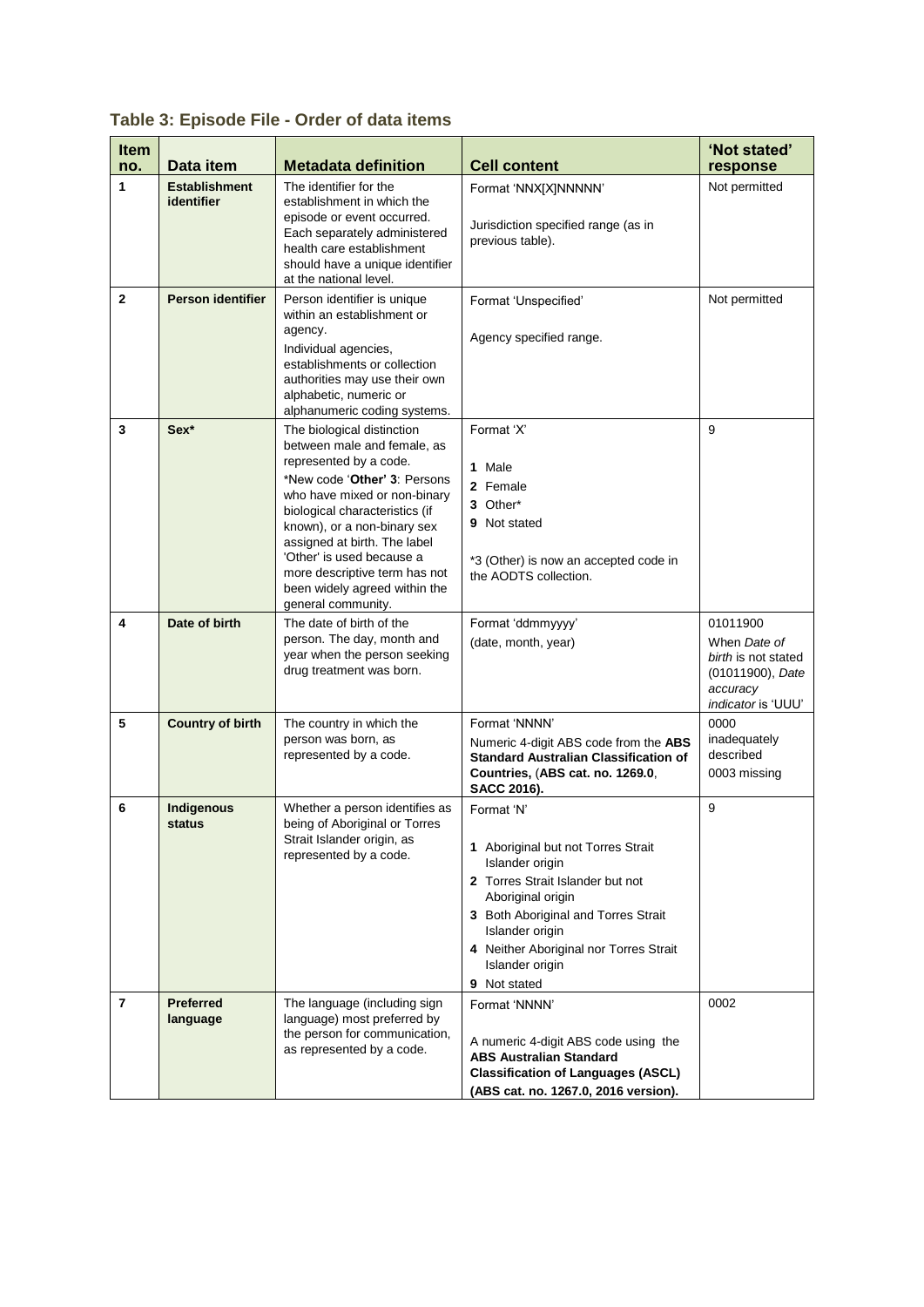| <b>Item</b><br>no. | Data item                                                                            | <b>Metadata definition</b>                                                                                                                                                                                                                                                                                                                                                 | <b>Cell content</b>                                                                                                                                                                                                                                                                                                                                             | 'Not stated'<br>response |
|--------------------|--------------------------------------------------------------------------------------|----------------------------------------------------------------------------------------------------------------------------------------------------------------------------------------------------------------------------------------------------------------------------------------------------------------------------------------------------------------------------|-----------------------------------------------------------------------------------------------------------------------------------------------------------------------------------------------------------------------------------------------------------------------------------------------------------------------------------------------------------------|--------------------------|
| 8                  | Client type-<br>alcohol and<br>other drug<br>treatment<br>services                   | The status of a person in<br>terms of whether the treatment<br>episode concerns their own<br>alcohol and/or other drug use<br>or that of another person, as<br>represented by a code.<br>Where Client type is coded 2,<br>do not collect (that is, leave<br>blank) Principal drug of<br>concern, Other drug of<br>concern, Injecting drug use<br>status and Method of use. | Format 'N'<br>1 Own alcohol or other drug use<br>2 Other's alcohol or other drug use                                                                                                                                                                                                                                                                            | Not permitted            |
| 9                  | Source of<br>referral to<br>alcohol and<br>other drug<br>treatment<br>service        | The source from which the<br>person was transferred or<br>referred to the alcohol and<br>other drug treatment service,<br>as represented by a code.                                                                                                                                                                                                                        | Format 'NN'<br>01 Self<br>02 Family member/friend<br>03 Medical practitioner<br>04 Hospital<br>05 Mental health care service<br>06 Alcohol and other drug treatment<br>service<br>07 Other community/health care<br>service<br><b>08</b> Correctional service<br>09 Police diversion<br>10 Court diversion<br>98 Other<br>99 Not stated /inadequately described | 99                       |
| 10                 | Date of<br>commencement<br>of treatment<br>episode for<br>alcohol and<br>other drugs | The period of contact, with<br>defined dates of<br>commencement and<br>cessation, between a client<br>and a treatment provider or<br>team of providers in which<br>there is no change in the main<br>treatment type or the principal<br>drug of concern, and there has<br>not been a non-planned<br>absence of contact for greater<br>than 3 months.                       | Format 'ddmmyyyy'<br>(date, month, year)                                                                                                                                                                                                                                                                                                                        | Not permitted            |
| 11                 | Date of<br>cessation of<br>treatment<br>episode for<br>alcohol and<br>other drugs    | The date on which a treatment<br>episode for alcohol and other<br>drugs ceases.                                                                                                                                                                                                                                                                                            | Format 'ddmmyyyy'<br>(date, month, year)                                                                                                                                                                                                                                                                                                                        | Not permitted            |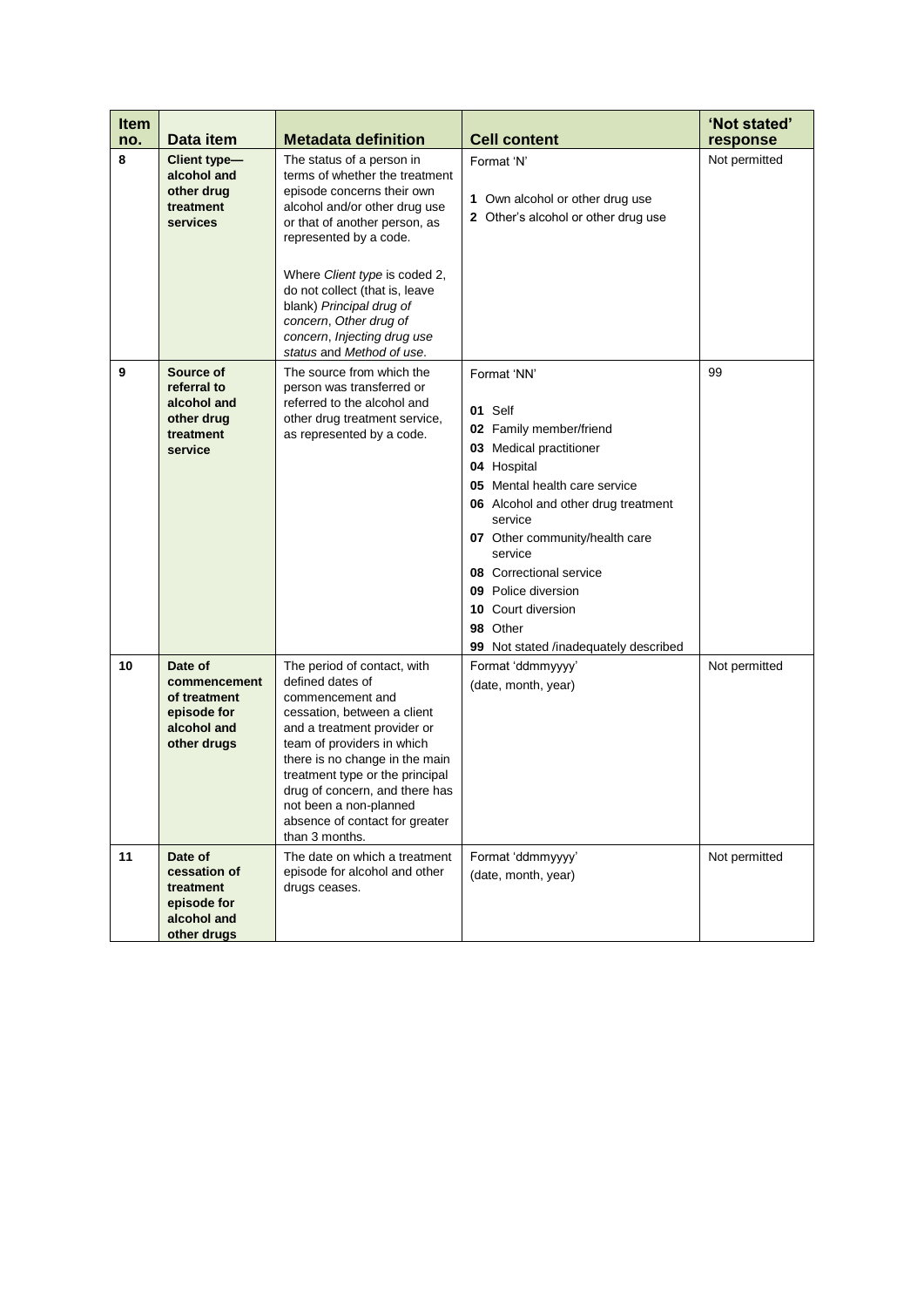| <b>Item</b><br>no. | Data item                                                                                   | <b>Metadata definition</b>                                                                                                                                                                                                                                                                                            | <b>Cell content</b>                                                                                                                                                                                                                                                                                                                                                                                                                                                                                                                                                                                                                                  | 'Not stated'<br>response |
|--------------------|---------------------------------------------------------------------------------------------|-----------------------------------------------------------------------------------------------------------------------------------------------------------------------------------------------------------------------------------------------------------------------------------------------------------------------|------------------------------------------------------------------------------------------------------------------------------------------------------------------------------------------------------------------------------------------------------------------------------------------------------------------------------------------------------------------------------------------------------------------------------------------------------------------------------------------------------------------------------------------------------------------------------------------------------------------------------------------------------|--------------------------|
| 12                 | <b>Reason for</b><br>cessation of<br>treatment<br>episode for<br>alcohol and<br>other drugs | The reason for the client<br>ceasing to receive a treatment<br>episode from an alcohol and<br>other drug treatment service,<br>as represented by a code.                                                                                                                                                              | Format 'N[N]'<br>1<br>Treatment completed<br>2<br>Change in main treatment type<br>3<br>Change in the delivery setting<br>Change in the principal drug of<br>4<br>concern<br>5<br>Transferred to another service<br>provider<br>Ceased to participate against<br>6<br>advice<br>7<br>Ceased to participate without notice<br>8<br>Ceased to participate involuntary<br>(non-compliance)<br>Ceased to participate at expiation<br>9<br>10 Ceased to participate by mutual<br>agreement<br>11 Drug court and/or sanctioned by<br>court diversion service<br>12 Imprisoned, other than drug court<br>sanctioned<br>13 Died<br>98 Other<br>99 Not stated | 99                       |
| 13                 | <b>Treatment</b><br>delivery setting<br>for alcohol and<br>other drugs                      | The main physical setting in<br>which the type of treatment<br>that is the principal focus of a<br>client's alcohol and other drug<br>treatment episode is actually<br>delivered irrespective of<br>whether or not this is the same<br>as the usual location of the<br>service provider, as<br>represented by a code. | Format 'N'<br>1 Non-residential treatment facility<br>2 Residential treatment facility<br>3 Home<br>4 Outreach setting<br>8 Other                                                                                                                                                                                                                                                                                                                                                                                                                                                                                                                    | Not permitted            |
| 14                 | <b>Method of use</b><br>for principal<br>drug of concern                                    | The client's self-reported usual<br>method of administering the<br>principal drug of concern, as<br>represented by a code.<br>Where Client type is coded 2<br>do not collect (leave blank)<br>Principal drug of concern,<br>Other drug of concern,<br>Injecting drug use status and<br>Method of use.                 | Format 'N'<br>1 Ingests<br>2 Smokes<br>3 Injects<br>4 Sniffs (powder)<br>5 Inhales (vapour)<br>Other<br>6<br>9 Not stated                                                                                                                                                                                                                                                                                                                                                                                                                                                                                                                            | 9                        |
| 15                 | <b>Injecting drug</b><br>use status                                                         | The client's use of injection as<br>a method of administering<br>drugs, as represented by a<br>code.<br>Where Client type is coded 2<br>do not collect (leave blank)<br>Principal drug of concern,<br>Other drug of concern,<br>Injecting drug use status and<br>Method of use.                                       | Format 'N'<br>1 Last injected three months ago or<br>less.<br>2 Last injected more than 3 months<br>ago but less than or equal to 12<br>months ago.<br>3 Last injected more than 12 months<br>ago.<br>4 Never injected.<br>9 Not stated.                                                                                                                                                                                                                                                                                                                                                                                                             | 9                        |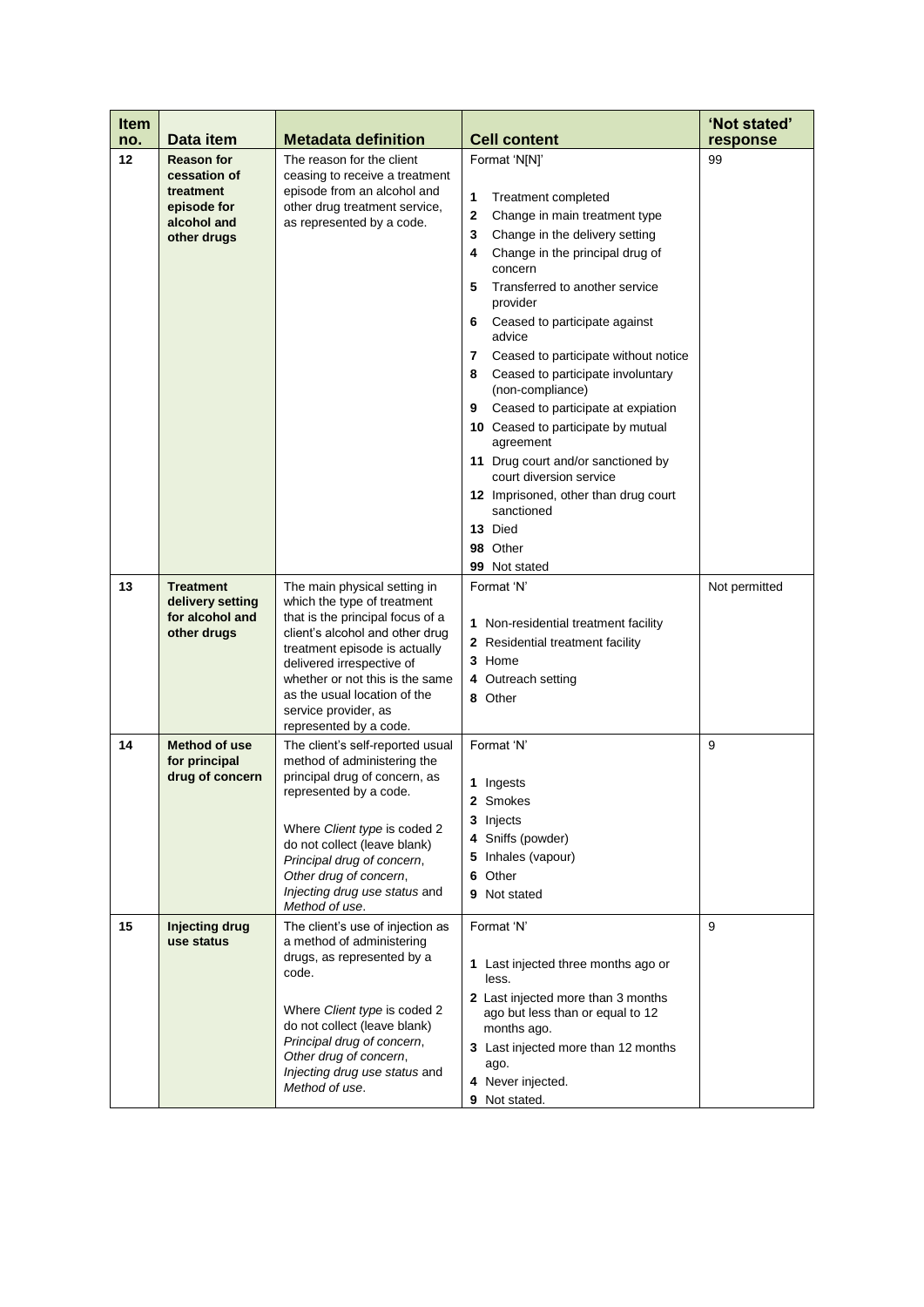| <b>Item</b><br>no. | Data item                                                              | <b>Metadata definition</b>                                                                                                                                                                                                                                                                                        | <b>Cell content</b>                                                                                                                                                                                                     | 'Not stated'<br>response                                                                                                                                                                                                           |
|--------------------|------------------------------------------------------------------------|-------------------------------------------------------------------------------------------------------------------------------------------------------------------------------------------------------------------------------------------------------------------------------------------------------------------|-------------------------------------------------------------------------------------------------------------------------------------------------------------------------------------------------------------------------|------------------------------------------------------------------------------------------------------------------------------------------------------------------------------------------------------------------------------------|
| 16                 | Principal drug of<br>concern                                           | The main drug, as stated by<br>the client that has led a person<br>to seek treatment from the<br>service, as represented by a<br>code.<br>Where Client type is coded 2<br>do not collect (leave blank)<br>Principal drug of concern,<br>Other drug of concern,<br>Injecting drug use status and<br>Method of use. | Format 'NNNN'<br>A numeric 4-digit ABS code from the<br><b>ABS Australian Standard</b><br><b>Classification of Drugs of Concern</b><br>(ABS cat. no. 1248.0, version 2011).                                             | Not permitted<br>Leave blank for<br>client type 2.<br>0000 can be<br>used ONLY<br>where Source of<br>$referral =$<br>09 police<br>diversion<br>10 Court<br>diversion<br>98 Other<br>99 (not stated/<br>inadequately<br>described). |
| 17<br>18           | Other drugs of<br>concern (1st)<br>Other drugs of<br>concern (2nd)     | A drug apart from the principal<br>drug of concern which the<br>client states as being a<br>concern, as represented by a<br>code.                                                                                                                                                                                 | Format 'NNNN'<br>A numeric 4-digit ABS code from the<br><b>ABS Australian Standard</b><br><b>Classification of Drugs of Concern</b>                                                                                     | <b>Blank</b>                                                                                                                                                                                                                       |
| 19                 | Other drugs of<br>concern (3rd)                                        |                                                                                                                                                                                                                                                                                                                   | (ABS cat. no. 1248.0, version 2011).                                                                                                                                                                                    |                                                                                                                                                                                                                                    |
| 20                 | Other drugs of<br>concern (4th)                                        |                                                                                                                                                                                                                                                                                                                   |                                                                                                                                                                                                                         |                                                                                                                                                                                                                                    |
| 21                 | Other drugs of<br>concern (5th)                                        |                                                                                                                                                                                                                                                                                                                   |                                                                                                                                                                                                                         |                                                                                                                                                                                                                                    |
| 22                 | <b>Main treatment</b><br>type for alcohol<br>and other drugs           | The main activity determined<br>at assessment by the<br>treatment provider to treat the<br>client's alcohol and/or drug<br>problem for the principal drug<br>of concern, as represented by<br>a code.                                                                                                             | Format 'N[N]'<br>1 Withdrawal management<br>(detoxification)<br>2 Counselling<br>3 Rehabilitation<br>4 Pharmacotherapy<br>5 Support and case management<br>6 Information and education<br>7 Assessment only<br>88 Other | Not permitted                                                                                                                                                                                                                      |
| 23                 | <b>Other treatment</b><br>type for alcohol<br>and other drugs<br>(1st) | All other forms of treatment<br>provided to the client in<br>addition to the main treatment<br>type for alcohol and other                                                                                                                                                                                         | Format 'N[N]'<br>1 Withdrawal management<br>(detoxification)                                                                                                                                                            | <b>Blank</b>                                                                                                                                                                                                                       |
| 24                 | <b>Other treatment</b><br>type for alcohol<br>and other drugs<br>(2nd) | drugs, as represented by a<br>code.                                                                                                                                                                                                                                                                               | 2 Counselling<br>3 Rehabilitation<br>4 Pharmacotherapy<br>5 Support and case management*<br>6 Information and education*                                                                                                |                                                                                                                                                                                                                                    |
| 25                 | <b>Other treatment</b><br>type for alcohol<br>and other drugs<br>(3rd) |                                                                                                                                                                                                                                                                                                                   | 88 Other*<br>Note the coding of Other has changed<br>from 5 (Other) to *88 (Other)                                                                                                                                      |                                                                                                                                                                                                                                    |
| 26                 | <b>Other treatment</b><br>type for alcohol<br>and other drugs<br>(4th) |                                                                                                                                                                                                                                                                                                                   | Note the inclusion of *5 (Support and<br>case management) and *6 (Information<br>and education) as accepted code in the<br><b>AODTS</b> collection                                                                      |                                                                                                                                                                                                                                    |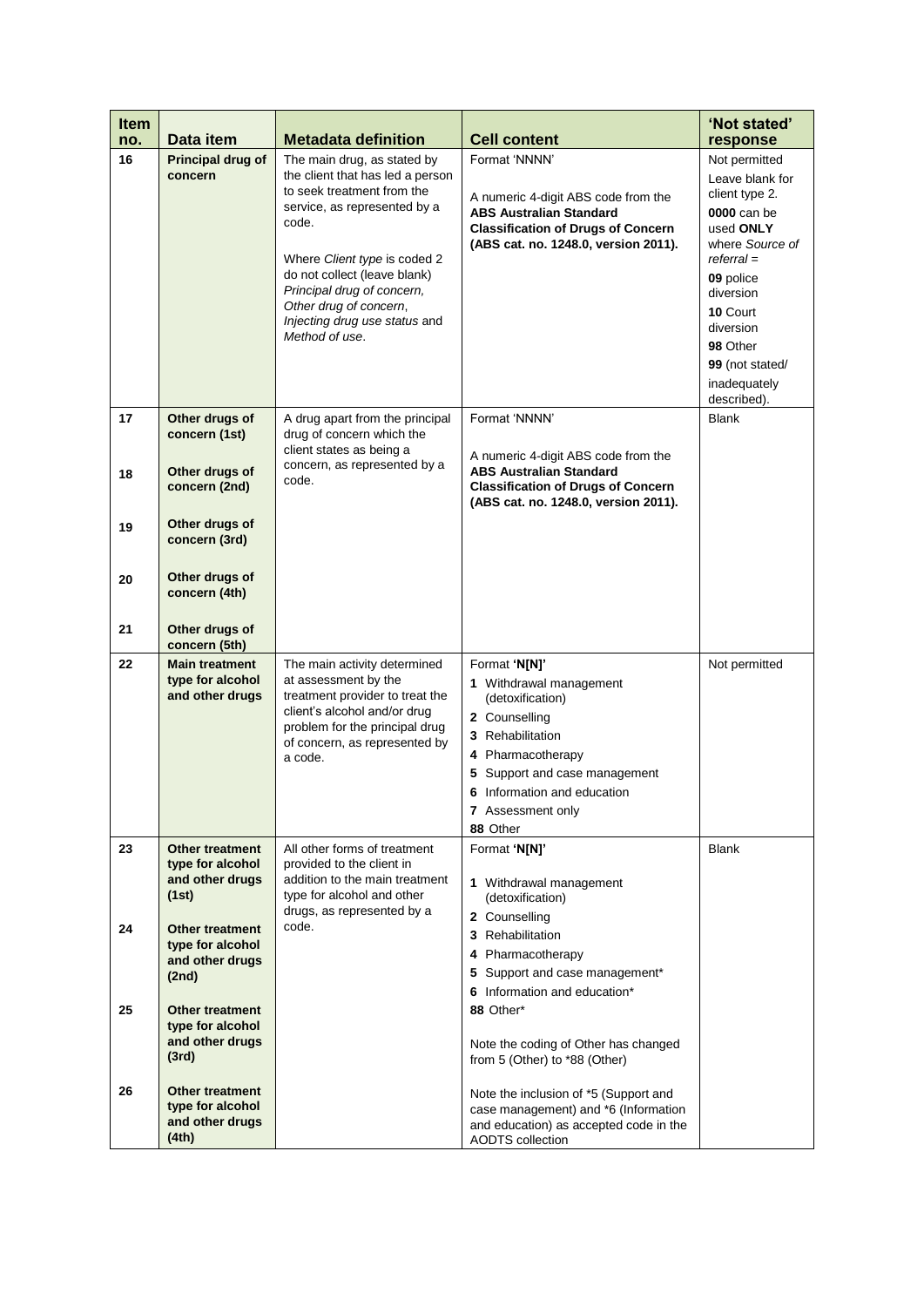| <b>Item</b><br>no. | Data item     | <b>Metadata definition</b>                                                                                                      | <b>Cell content</b> |                                                                                                                                                                                         | 'Not stated'<br>response                                            |
|--------------------|---------------|---------------------------------------------------------------------------------------------------------------------------------|---------------------|-----------------------------------------------------------------------------------------------------------------------------------------------------------------------------------------|---------------------------------------------------------------------|
| 27                 | Date accuracy |                                                                                                                                 | <b>Preferred</b>    |                                                                                                                                                                                         | Not permitted                                                       |
|                    | indicator     | Date accuracy indicator<br>indicates the accuracy of a<br>client's date of birth, as<br>supplied in their AODTS data<br>record. | Value<br>AAA        | The following codes accurately reflect<br>the standard collection of Date of birth<br>in the AODTS NMDS.<br>Meaning                                                                     | When Date of<br>birth is not stated<br>(01011900), Date<br>accuracy |
|                    |               | Date accuracy indicator is a<br>3-character code that indicates<br>the extent to which the                                      | accurate<br>UUE     | Day, month and year are<br>Day and month are unknown,<br>year is estimated                                                                                                              | <i>indicator</i> is 'UUU'                                           |
|                    |               | recorded Date of birth is<br>accurate, estimated or<br>unknown.                                                                 | UUU                 | Day, month and year are<br>unknown                                                                                                                                                      |                                                                     |
|                    |               | Any combination of the values                                                                                                   | <b>Accepted</b>     |                                                                                                                                                                                         |                                                                     |
|                    |               | A, E, U representing the<br>corresponding level of<br>accuracy of each date<br>component of the reported<br>date of birth.      |                     | The following codes are valid and will<br>be accepted. However they should be<br>exceptionally uncommon, if date of birth<br>is collected according to the AODTS<br>NMDS specifications |                                                                     |
|                    |               |                                                                                                                                 | Value               | Meaning                                                                                                                                                                                 |                                                                     |
|                    |               |                                                                                                                                 | AAE                 | Day and month are accurate,<br>year is estimated                                                                                                                                        |                                                                     |
|                    |               |                                                                                                                                 | AAU                 | Day and month are accurate,<br>year is unknown                                                                                                                                          |                                                                     |
|                    |               |                                                                                                                                 | AEE                 | Day is accurate, month and<br>year are estimated                                                                                                                                        |                                                                     |
|                    |               |                                                                                                                                 | AEU                 | Day is accurate, month is<br>estimated, year is unknown                                                                                                                                 |                                                                     |
|                    |               |                                                                                                                                 | AUU                 | Day is accurate, month and<br>year are unknown                                                                                                                                          |                                                                     |
|                    |               |                                                                                                                                 | AUA                 | Day is accurate, month is<br>unknown, year is accurate                                                                                                                                  |                                                                     |
|                    |               |                                                                                                                                 | <b>AUE</b>          | Day is accurate, month is<br>unknown, year is estimated                                                                                                                                 |                                                                     |
|                    |               |                                                                                                                                 | AEA                 | Day is accurate, month is<br>estimated, year is accurate                                                                                                                                |                                                                     |
|                    |               |                                                                                                                                 | EAA                 | Day is estimated, month and<br>year are accurate                                                                                                                                        |                                                                     |
|                    |               |                                                                                                                                 | EAE                 | Day is estimated, month is<br>accurate, year is estimated                                                                                                                               |                                                                     |
|                    |               |                                                                                                                                 | EAU                 | Day is estimated, month is<br>accurate, year is unknown                                                                                                                                 |                                                                     |
|                    |               |                                                                                                                                 | EEA                 | Day and month are<br>estimated, year is accurate                                                                                                                                        |                                                                     |
|                    |               |                                                                                                                                 | EEE                 | Day, month and year are<br>estimated                                                                                                                                                    |                                                                     |
|                    |               |                                                                                                                                 | EEU                 | Day and month are<br>estimated, year is unknown                                                                                                                                         |                                                                     |
|                    |               |                                                                                                                                 | <b>EUA</b>          | Day is estimated, month is<br>unknown, year is accurate                                                                                                                                 |                                                                     |
|                    |               |                                                                                                                                 | EUE<br><b>EUU</b>   | Day is estimated, month is<br>unknown, year is estimated<br>Day is estimated, month and                                                                                                 |                                                                     |
|                    |               |                                                                                                                                 | UAA                 | year are unknown<br>Day is unknown, month and                                                                                                                                           |                                                                     |
|                    |               |                                                                                                                                 | UAE                 | year are accurate<br>Day is unknown, month is                                                                                                                                           |                                                                     |
|                    |               |                                                                                                                                 | UAU                 | accurate, year is estimated<br>Day is unknown, month is                                                                                                                                 |                                                                     |
|                    |               |                                                                                                                                 | <b>UEA</b>          | accurate, year is unknown<br>Day is unknown, month is                                                                                                                                   |                                                                     |
|                    |               |                                                                                                                                 |                     | estimated, year is accurate                                                                                                                                                             |                                                                     |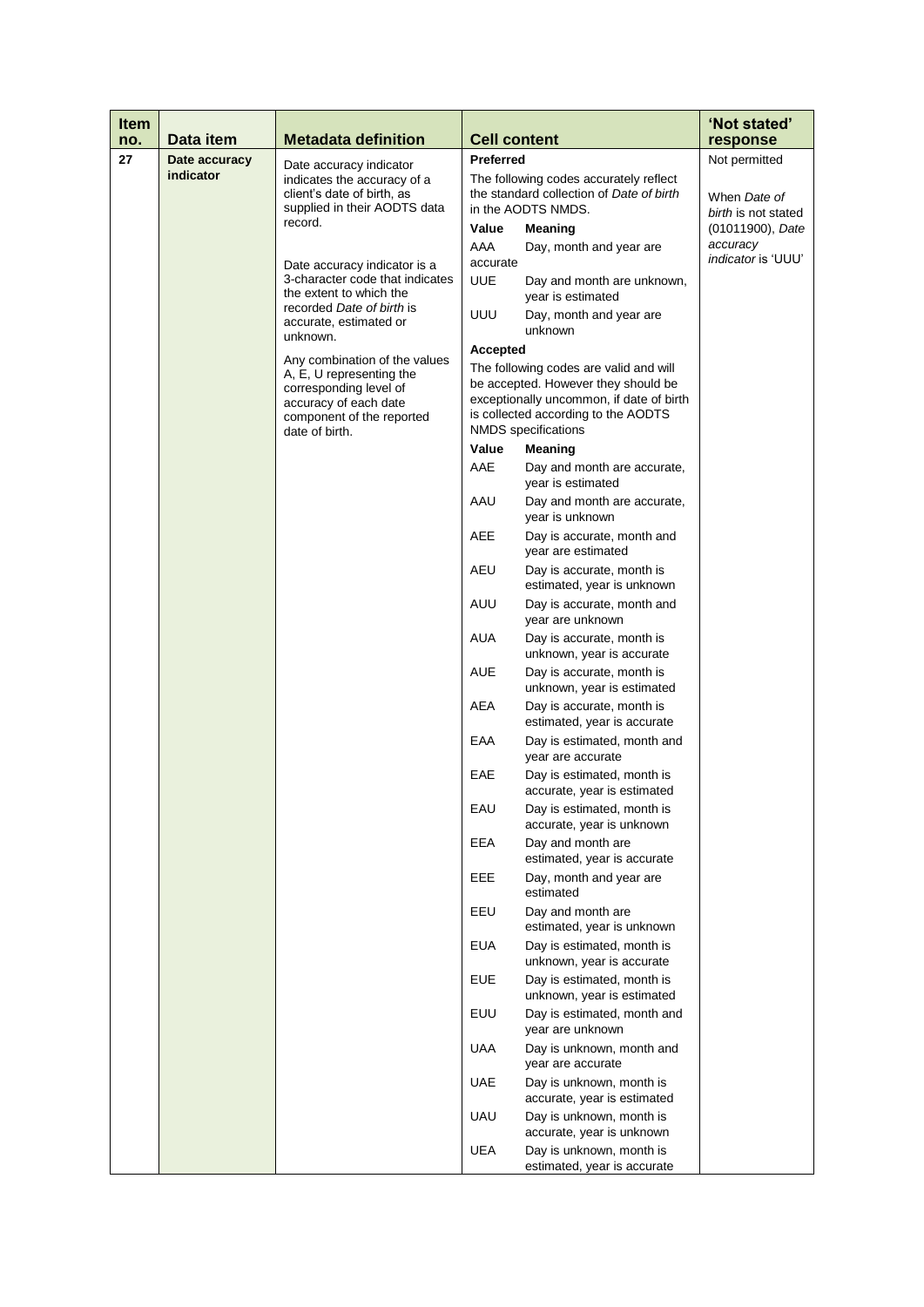| <b>Item</b><br>no. | Data item                                | <b>Metadata definition</b>                                                                                                                                                                                                                                                                                                                                                                                       | <b>Cell content</b>                                                                                                                                                                                                                                                                                                                                                                    | 'Not stated'<br>response                               |
|--------------------|------------------------------------------|------------------------------------------------------------------------------------------------------------------------------------------------------------------------------------------------------------------------------------------------------------------------------------------------------------------------------------------------------------------------------------------------------------------|----------------------------------------------------------------------------------------------------------------------------------------------------------------------------------------------------------------------------------------------------------------------------------------------------------------------------------------------------------------------------------------|--------------------------------------------------------|
| 28                 | <b>SLK-581</b>                           | A key that enables two or<br>more records belonging to the<br>same individual to be brought<br>together. It is represented by a<br>code consisting of the second,<br>third and fifth characters of a<br>person's family name, the<br>second and third letters of the<br>person's given name, the day,<br>month and year when the<br>person was born and the sex<br>of the person, concatenated in<br>that order. | <b>UEE</b><br>Day is unknown, month and<br>year are estimated<br>UEU<br>Day is unknown, month is<br>estimated, year is unknown<br><b>UUA</b><br>Day and month are unknown,<br>year is accurate<br>Format 'XXXXXDDMMYYYYX'<br>The default value is 99999010119009.<br>This cannot be used if Date of birth<br>(Item 4) is not equal to '01011900' or<br>Sex (Item 3) is not equal to 9. | 99999010119009<br>Default for<br>missing SLK<br>values |
|                    | <b>SLK Letters of</b><br>the family name | Second, third and fifth letters<br>of the client's family name                                                                                                                                                                                                                                                                                                                                                   | Format '[XXX]XXDDMMYYYYX'                                                                                                                                                                                                                                                                                                                                                              | 999                                                    |
|                    | <b>SLK Letters of</b><br>given name      | Second and third letters of the<br>client's given name                                                                                                                                                                                                                                                                                                                                                           | Format 'XXX[XX]DDMMYYYYX'                                                                                                                                                                                                                                                                                                                                                              | 99                                                     |
|                    | <b>SLK Date of</b><br>birth              | The date of birth of the<br>person. The day, month and<br>year when the person seeking<br>drug treatment was born.                                                                                                                                                                                                                                                                                               | Format 'XXXXX[DDMMYYYY]X'<br>(date, month, year)<br>This must match with Date of birth<br>(Item 4).                                                                                                                                                                                                                                                                                    | 01011900                                               |
|                    | Sex*                                     | The biological distinction<br>between male and female, as<br>represented by a code.<br>*New code 'Other' 3: Persons<br>who have mixed or non-binary<br>biological characteristics (if<br>known), or a non-binary sex<br>assigned at birth. The label<br>'Other' is used because a<br>more descriptive term has not<br>been widely agreed within the<br>general community.                                        | Format 'XXXXXDDMMYYY[X]'<br>1 Male<br>2 Female<br>3 Other*<br>9 Not stated<br>This must match with Sex (Item 3).<br>*Note: 3 (Other) is now an accepted<br>code in the AODTS collection.                                                                                                                                                                                               | 9                                                      |
| 29                 | Postcode-of<br>client                    | The postcode of the client's<br>last known home address at<br>the start of the treatment<br>episode.                                                                                                                                                                                                                                                                                                             | Format 'NNNN'<br>Refer to the Australian postcodes for a<br>full list of postcodes visit the Australia<br>Post website: <http: auspost.com.au=""></http:><br>Supplementary codes<br>0055 Overseas<br>0088<br>Other<br>0097<br>No fixed address (or Not<br>applicable)<br>Unknown<br>0098<br>0099<br>Not stated/inadequately<br>described                                               | Permitted<br>99                                        |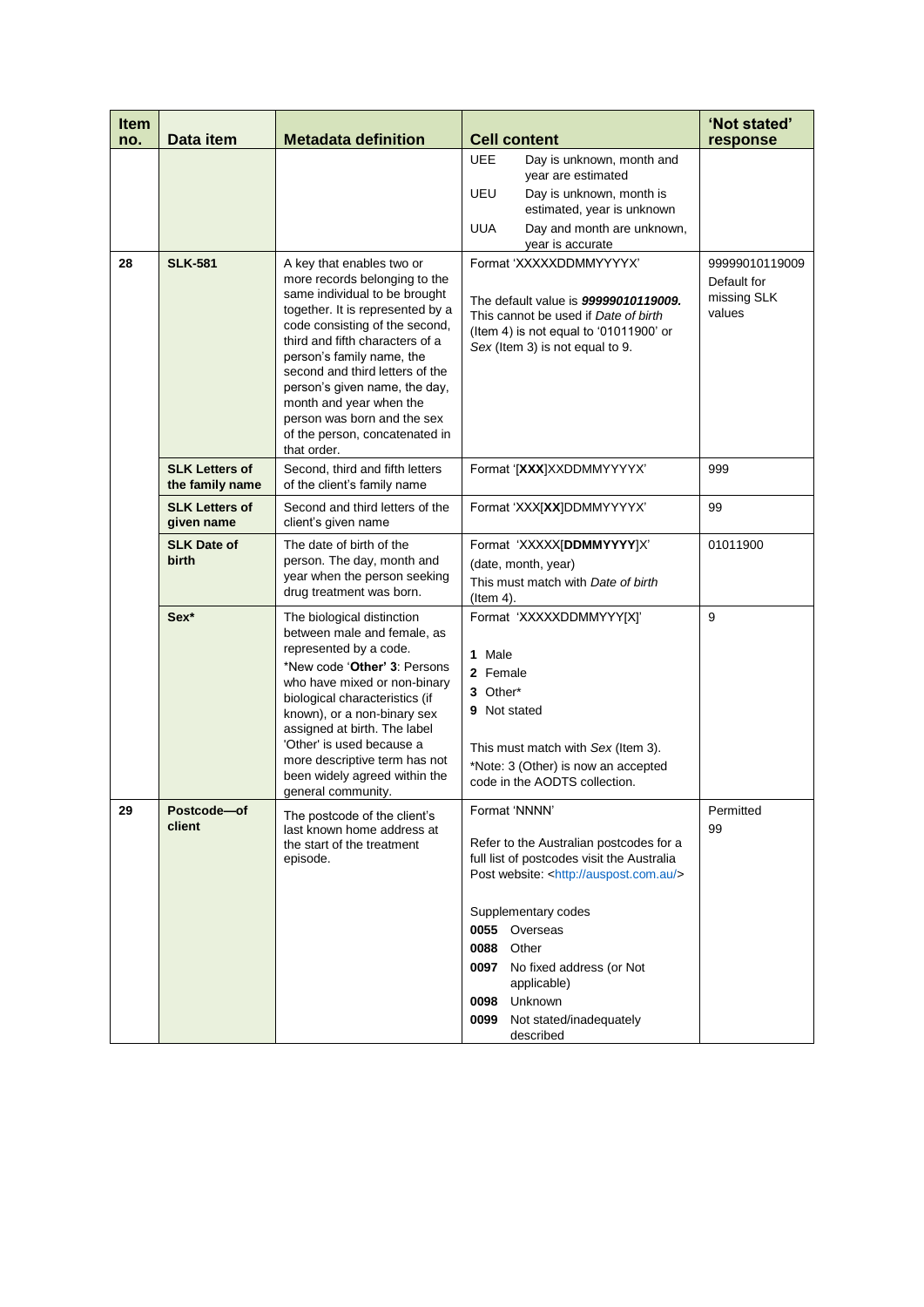| <b>Item</b><br>no. | Data item                                      | <b>Metadata definition</b>                                                                                      |      | <b>Cell content</b>                                                       | 'Not stated'<br>response |
|--------------------|------------------------------------------------|-----------------------------------------------------------------------------------------------------------------|------|---------------------------------------------------------------------------|--------------------------|
| 30                 | <b>Accommodation</b>                           | The usual type of physical                                                                                      |      | Format 'NN{.N}'                                                           | Permitted                |
|                    | type – usual<br>prior to episode<br>of service | accommodation the person<br>lived in prior to the start of the<br>service episode, as<br>represented by a code. |      |                                                                           | 99                       |
|                    |                                                |                                                                                                                 | 11   | Private residence                                                         |                          |
|                    |                                                |                                                                                                                 | 12   | Boarding house/private hotel                                              |                          |
|                    |                                                |                                                                                                                 | 13   | Informal housing                                                          |                          |
|                    |                                                |                                                                                                                 | 14   | None/homeless/public place                                                |                          |
|                    |                                                |                                                                                                                 | 21   | Domestic-scale supported living<br>facility                               |                          |
|                    |                                                |                                                                                                                 | 22   | Supported accommodation facility                                          |                          |
|                    |                                                |                                                                                                                 | 23   | Short term crisis, emergency or<br>transitional accommodation<br>facility |                          |
|                    |                                                |                                                                                                                 |      | 31.1 Acute hospital                                                       |                          |
|                    |                                                |                                                                                                                 |      | 31.2 Psychiatric hospital                                                 |                          |
|                    |                                                |                                                                                                                 |      | 31.3 Rehabilitation hospital                                              |                          |
|                    |                                                |                                                                                                                 |      | 31.8 Other hospital                                                       |                          |
|                    |                                                |                                                                                                                 | 32.1 | Residential aged care facility                                            |                          |
|                    |                                                |                                                                                                                 | 33.1 | Mental health                                                             |                          |
|                    |                                                |                                                                                                                 |      | 33.2 Alcohol and other drugs                                              |                          |
|                    |                                                |                                                                                                                 |      | 33.8 Other specialised community<br>residential                           |                          |
|                    |                                                |                                                                                                                 | 34   | Prison/remand centre/youth<br>training centre                             |                          |
|                    |                                                |                                                                                                                 | 88   | Other                                                                     |                          |
|                    |                                                |                                                                                                                 | 98   | Unknown                                                                   |                          |
|                    |                                                |                                                                                                                 | 99   | Not stated/inadequately described                                         |                          |

# **Validata reports for data submitters**

## **Frequency reports**

On completion of the validation checks, the Validata tool produces frequency counts for the majority of variables for each jurisdictions data set (see Table 4). Frequency tables are used to check that frequency distributions are sensible, and that AIHW totals match those of the jurisdictions. The AIHW will consult with the relevant jurisdiction to resolve any differences.

| Data element                                    | <b>Output labels</b>                                                                                                                                                                      |  |
|-------------------------------------------------|-------------------------------------------------------------------------------------------------------------------------------------------------------------------------------------------|--|
| <b>Establishment identifier</b>                 | List of establishment identifiers                                                                                                                                                         |  |
| <b>Sex</b>                                      | Male, Female Other,<br>Not stated/inadequately described.                                                                                                                                 |  |
| Date of birth (age groups)                      | 10-19, 20-29, 30-39, 40-49, 50-59, 60-69, 70-79, 80+<br>Not stated (including records where date of birth is coded 01011900)                                                              |  |
| <b>Indigenous status</b>                        | Aboriginal but not Torres Strait Islander<br>Torres Strait Islander but not Aboriginal<br>Aboriginal and Torres Strait Islander<br>Not Aboriginal or Torres Strait Islander<br>Not stated |  |
| Client type-alcohol and other drug<br>treatment | Own drug use<br>Other's drug use                                                                                                                                                          |  |
| Source of referral to AODT service              | Frequency count for all codes listed                                                                                                                                                      |  |

**Table 4: Frequency tables for jurisdiction data sets**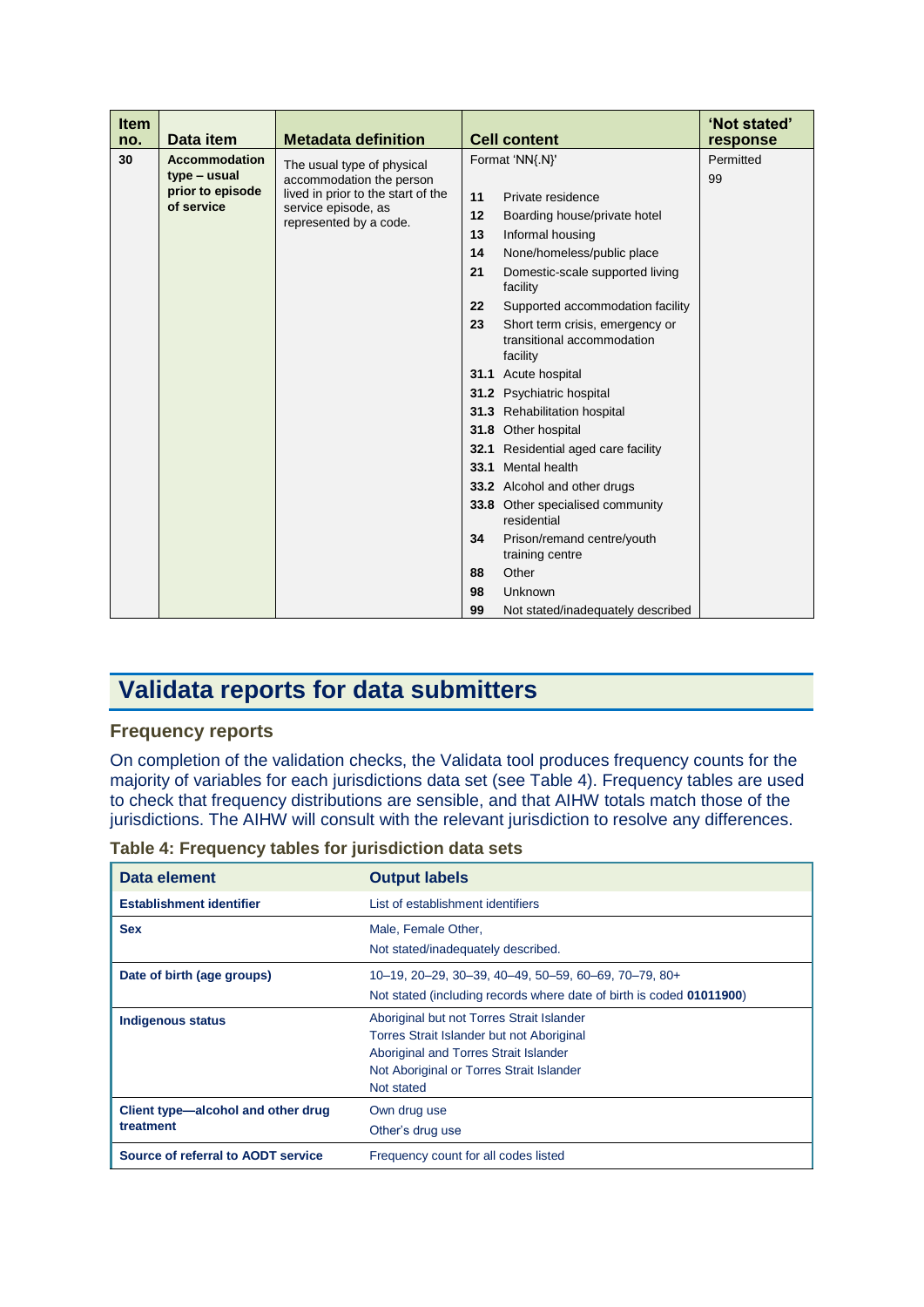| Data element                                                                    | <b>Output labels</b>                                                                                                                                |
|---------------------------------------------------------------------------------|-----------------------------------------------------------------------------------------------------------------------------------------------------|
| <b>Reason for cessation of treatment</b><br>episode for alcohol and other drugs | Frequency count for all codes listed                                                                                                                |
| <b>Treatment delivery setting for alcohol</b><br>and other drugs                | Frequency count for all codes listed                                                                                                                |
| <b>Main treatment type</b>                                                      | Frequency count for all codes listed                                                                                                                |
| <b>Principal drug of concern</b>                                                | Use the numeric 4-digit ABS code from the <b>ABS Australian Standard</b><br>Classification of Drugs of Concern (ABS cat. no. 1248.0, version 2011). |

#### **Year to Year validation reports**

Validata produces a year-to-year comparison report; this compares the current file to the finalised file from the previous year. The report allows data submitters to look at how their data has changed and highlights any proportional differences greater than 5%. The comparison report uses the same data items and breakdowns as the frequency report (Table 4).

#### **Longest episodes report**

Episodes with unusually long durations may be an indicator of poor quality data. The longest episode table lists the 20 longest episodes in the uploaded file, by treatment type.

# **AODTS data element changes**

Presented below is summarised information on the changes made to data elements since 2001–02. For a detailed list of data element changes since 2001–02, see the *Alcohol and Other Drug Treatment Services National Minimum Data Set Collection Manual 2021–22*.

| Year               | <b>Changes to the Alcohol and Other Drug Treatment Services National</b><br><b>Minimum Data Collection</b>                                                                                                                                                                                                                                                                                                                                                                                                                                                         |  |  |
|--------------------|--------------------------------------------------------------------------------------------------------------------------------------------------------------------------------------------------------------------------------------------------------------------------------------------------------------------------------------------------------------------------------------------------------------------------------------------------------------------------------------------------------------------------------------------------------------------|--|--|
| $2021 - 22$ :      | No changes were made.                                                                                                                                                                                                                                                                                                                                                                                                                                                                                                                                              |  |  |
| $2020 - 21$        | No changes were made                                                                                                                                                                                                                                                                                                                                                                                                                                                                                                                                               |  |  |
| $2019 - 20$        | Changes to codes and code descriptions for the existing data elements:<br>Main treatment types – the word only was removed from Code 5 Support and case<br>management and Code 6 Information and education. Other was recoded to 88 from<br>8 in previous years.<br>Other treatment type – the word only was removed from Code 5 Support and case<br>$\bullet$<br>management and Code 6 Information and education. 'Other' was recoded to 88<br>from 5 in previous years.<br>Treatment delivery setting – revised description of an outreach setting.<br>$\bullet$ |  |  |
| 2018-19            | Australian Standard Classification of Languages (ASCL) 2016 replaced ASCL 2011<br>$\bullet$<br>Australian Statistical Geography Standard (ASGS) 2016 replaced ASGS 2011<br>$\bullet$<br>Standard Australian Classification of Countries (SACC) 2016 replaced SACC 2011<br>$\bullet$<br>Sex – code 3 changed from 'Intersex/indeterminate' to 'Other'.<br>$\bullet$                                                                                                                                                                                                 |  |  |
| 2016-17 to 2017-18 | No changes were made                                                                                                                                                                                                                                                                                                                                                                                                                                                                                                                                               |  |  |
| $2015 - 16$        | Accommodation type - usual prior to episode of service added to episode file.<br>$\bullet$                                                                                                                                                                                                                                                                                                                                                                                                                                                                         |  |  |
| $2014 - 15$        | No changes were made                                                                                                                                                                                                                                                                                                                                                                                                                                                                                                                                               |  |  |
| $2013 - 14$        | Postcode—Australian (person) added to the episode file<br>٠<br>Geographical location of service delivery outlet - Statistical Area Level 2 (SA2)<br>٠<br>replaced Statistical Local Area (SLA).                                                                                                                                                                                                                                                                                                                                                                    |  |  |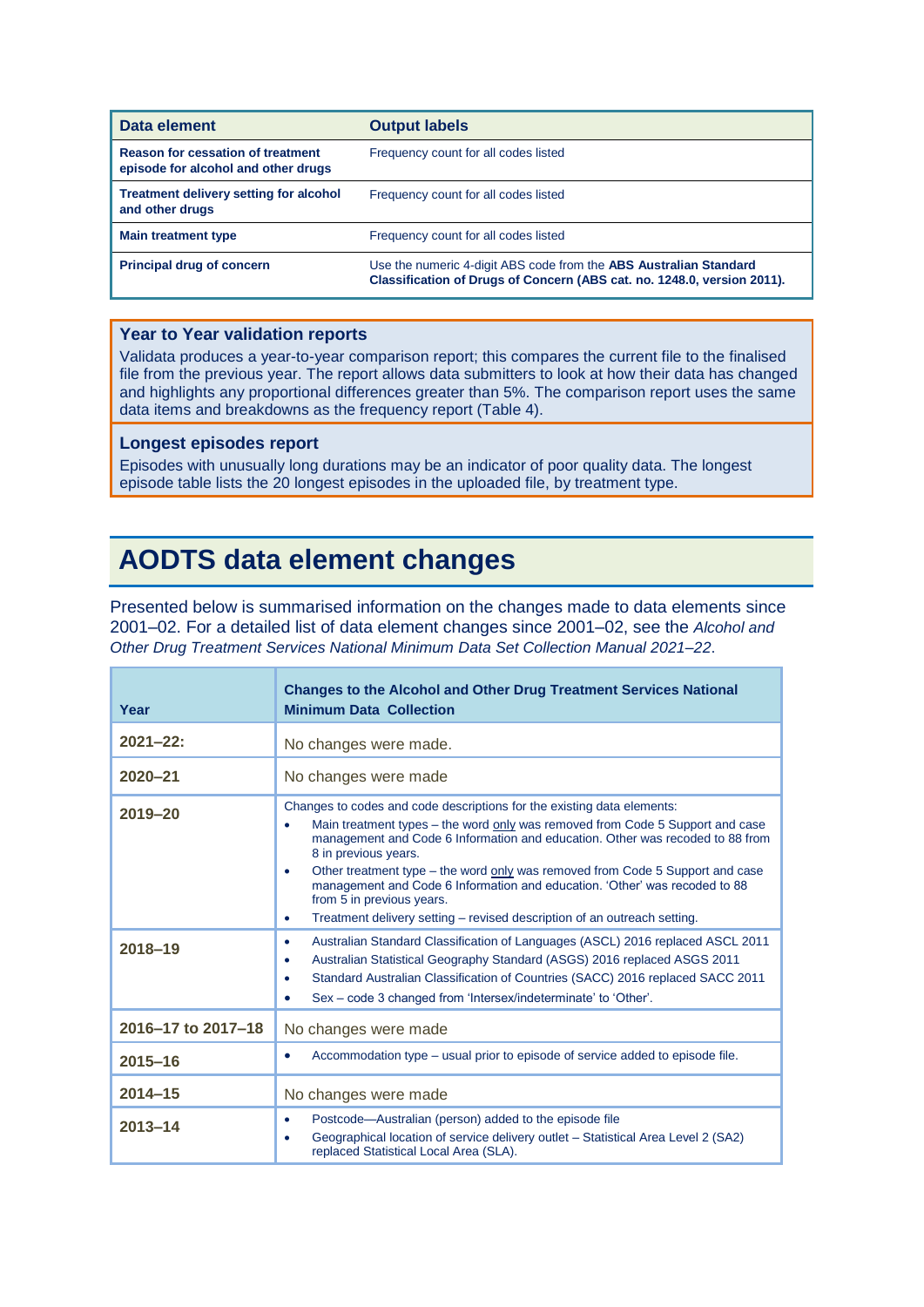| $2012 - 13$ | Geographical location of service delivery outlet-Statistical Area Level 2 (SA2)<br>۰<br>replaced Statistical Local Area (SLA)<br>Statistical Linkage Key 581 (SLK-581) and Data Accuracy Indicator added to the<br>$\bullet$ |
|-------------|------------------------------------------------------------------------------------------------------------------------------------------------------------------------------------------------------------------------------|
|             | episode file<br>Australian Standard Classification of Drugs of Concern (ASCDC) 2011 replaced<br>۰<br><b>ASCDC 2000.</b>                                                                                                      |
| $2011 - 12$ | Geographical location of service delivery outlet (ASGC) – classification scheme was<br>۰<br>updated                                                                                                                          |
|             | Assessment-only episodes had validation checks added for episodes of greater<br>$\bullet$<br>than six months.                                                                                                                |
| 2010-11     | Assessment-only episodes had validation checks added for episodes exceeding 90<br>۰<br>days                                                                                                                                  |
|             | Geographical location of service delivery outlet (ASGC) and Country of birth<br>٠<br>(SACC) - classifications were updated.                                                                                                  |
| 2009-10     | Country of birth (SACC) – change to using the 2nd edition<br>٠                                                                                                                                                               |
| 2008-09     | No changes were made.                                                                                                                                                                                                        |
| 2007-08     | The changes were a consequence of re-engineering data elements for inclusion in the<br>AIHW's metadata repository METeOR. Changes did not alter the way data are collected.                                                  |
|             | Change of name from State/territory identifier to Australian state/territory identifier<br>$\bullet$<br>Cessation of treatment and commencement of treatment changed from data<br>$\bullet$                                  |
|             | element concepts to glossary items<br>Episode of treatment and Service delivery outlet changed from data element<br>٠                                                                                                        |
|             | concepts to object classes.                                                                                                                                                                                                  |
| 2006-07     | $\bullet$<br>Preferred language-changed to using the four-digit version 2 ASCL codes.                                                                                                                                        |
| 2005-06     | No changes were made                                                                                                                                                                                                         |
| $2004 - 05$ | Other drug of concern – changes to Data domain and Guide<br>٠                                                                                                                                                                |
|             | Other treatment type for alcohol and other drugs - changes to Guide<br>۰                                                                                                                                                     |
|             | Principal drug of concern – changes to Data domain and Guide<br>$\bullet$<br>Reason for cessation - changes to Guide                                                                                                         |
|             | ۰<br>Source of referral – changes to Guide and Data domains<br>$\bullet$                                                                                                                                                     |
|             | Treatment delivery setting - change to Definition<br>۰                                                                                                                                                                       |
|             | Treatment episode for alcohol and other drugs - changes to Definition and Guide<br>٠                                                                                                                                         |
|             | Service contact - data element no longer used in AODTS NMDS.<br>٠                                                                                                                                                            |
| $2003 - 04$ | The following changes were incorporated into version 12 of the NHDD (HWI 43):                                                                                                                                                |
|             | State/territory identifier - change of name from State identifier to State/territory<br>$\bullet$<br>identifier<br>Sex - change to Data domain<br>$\bullet$                                                                  |
|             | Indigenous status - changes to Definition, Context, Data domain, Guide, Collection<br>٠                                                                                                                                      |
|             | methods, Source document and Comments                                                                                                                                                                                        |
|             | Client type – changes to Definition, Context, Guide, Collection methods and Data<br>۰<br>domain                                                                                                                              |
|             | Injecting drug use status – changes to Data domain, Collection methods and<br>٠<br><b>Related data</b>                                                                                                                       |
|             | Principal drug of concern - changes to Data definition, Data domain, Guide,<br>۰<br>Collection methods and Related data                                                                                                      |
|             | Other drug of concern – changes to title, Data definition, Data domain and Guide,<br>٠<br>Collection methods and Related data                                                                                                |
|             | Source of referral – changes to Data domain and Guide<br>۰                                                                                                                                                                   |
|             | Service delivery outlet<br>٠                                                                                                                                                                                                 |
|             | a new data element concept designed to be generic so that it would apply to<br>other community health areas while still adequately covering alcohol and<br>other drugs treatment services' outlets                           |
|             | Geographical location of service delivery outlet (ASGC)                                                                                                                                                                      |
|             | a new derived data element developed to provide the geographic location of<br>each alcohol and other drugs treatment service's outlet                                                                                        |
|             | designed to be generic so that it would apply to other community health areas                                                                                                                                                |